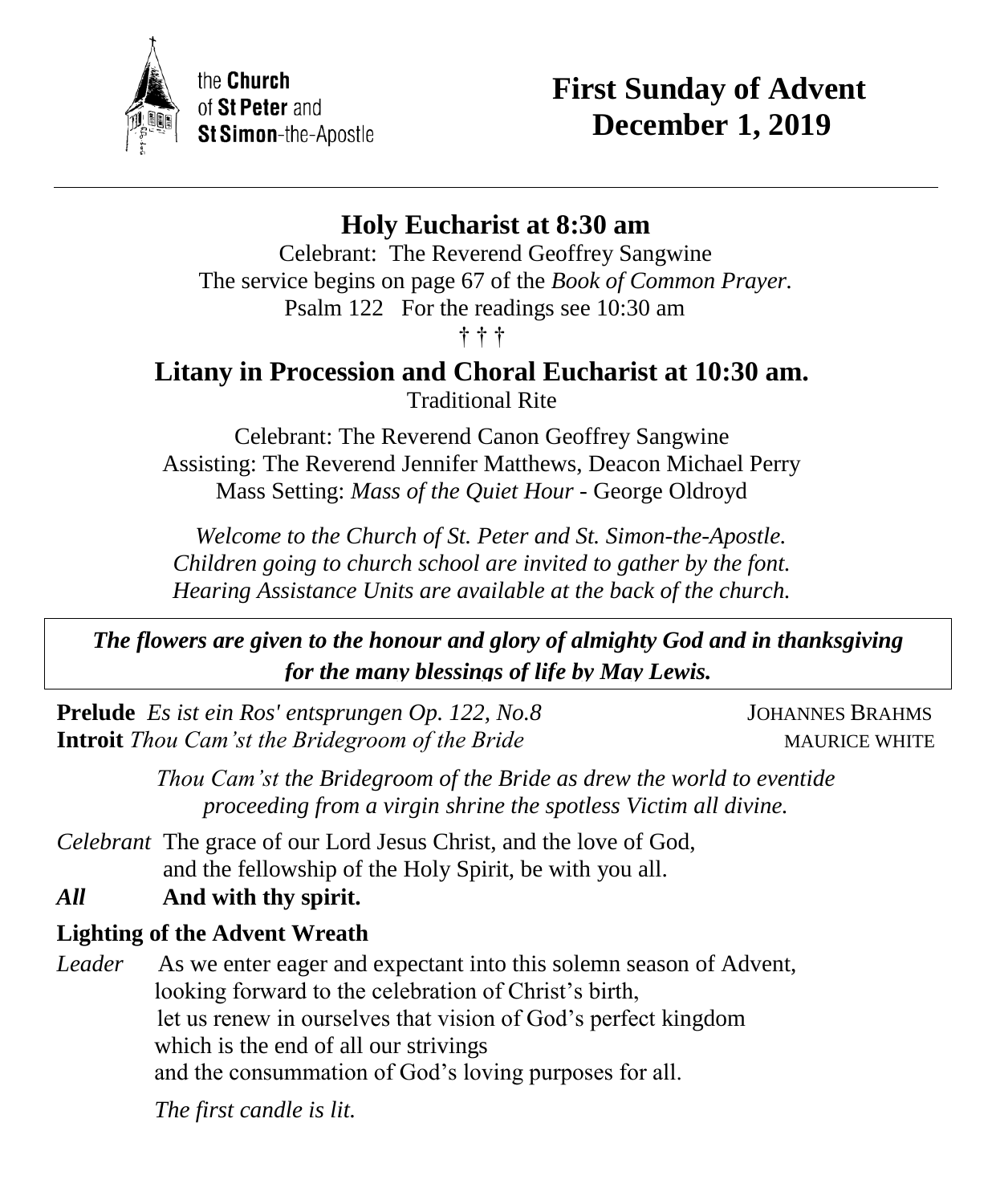*All* **Blessed be God for ever.** *Leader* Restore us, O Lord of hosts; *All* **Show the light of your countenance and we shall be saved.** *Leader* Will you not give us life again, *All* **That your people may rejoice in you?** *Leader* Show us your mercy, O Lord, *All* **And grant us your salvation.** Leader Blessed is the King who comes in the name of the Lord!

*All* **Peace in heaven and glory in the highest.**

# **The Litany in Procession**

**F***ound in the insert or purple Book of Common Prayer pp. 30-34 Please kneel or be seated during the litany.*

Kyrie Eleison (Choir)

*Kyrie eleison. Christe eleison. Kyrie eleison. Lord, have mercy upon us. Christ, have mercy upon us. Lord, have mercy upon us.*

## **Collect of the Day**

*Celebrant* Almighty God, give us grace to cast away the works of darkness and put on the armour of light, now in the time of this mortal life in which thy Son Jesus Christ came to visit us in great humility, that on the last day, when he shall come again in his glorious majesty to judge both the quick and the dead, we may rise to the life immortal; through him who liveth and reigneth with thee and the Holy Spirit, one God, now and for ever. **Amen.**

# **Proclamation of the Word**

## **Old Testament Lesson** *Isaiah 2:1-5*Read by Daphne Harris

Reader The Old Testament Lesson is written in the 2<sup>nd</sup> chapter of the book of Isaiah, beginning at the  $1<sup>st</sup>$  verse.

The word that Isaiah son of Amoz saw concerning Judah and Jerusalem. In days to come the mountain of the LORD's house shall be established as the highest of the mountains, and shall be raised above the hills; all the nations shall stream to it. Many peoples shall come and say, 'Come, let us go up to the mountain of the LORD, to the house of the God of Jacob; that he may teach us his ways and that we may walk in his paths.' For out of Zion shall go forth instruction, and the word of the LORD from Jerusalem. He shall judge between the nations, and shall arbitrate for many peoples; they shall beat their swords into ploughshares, and their spears into pruning-hooks; nation shall not lift up sword against nation, neither shall they learn war any more. O house of Jacob, come, let us walk in the light of the LORD! *Reader* The word of the Lord.

*All* **Thanks be to God.**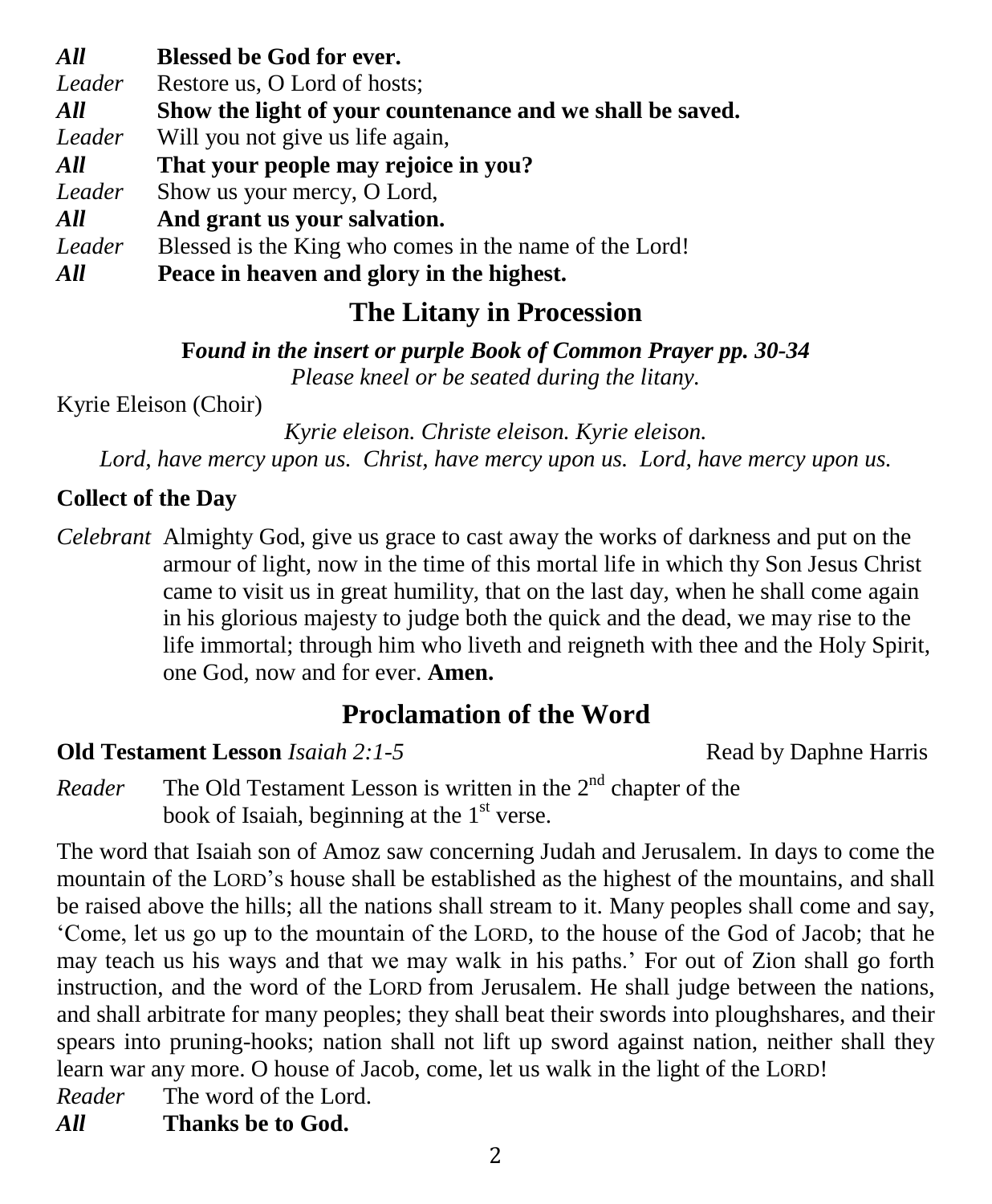#### **Psalm 122**



*Cantor*I was glad when they said **un**-to me, / 'We will go unto the house of the **LORD**.' *All* Behold, our **feet** now stand / within thy gates, O Jerusa-**lem**.

*Cantor* Jerusalem is built **as** a ci-ty / that is at unity in it-**self**;

*All* Whither the tribes go up, even the tribes **of** the LORD, /

as was decreed for Israel, to give thanks unto the Name of the **LORD**.

*Cantor* For there were set the **thrones** for judge-ment, /

even the thrones of the house of Da-**vid**.

*All* O pray for the peace **of** Je-ru-salem: / may they prosper that love **thee**.

*Cantor* Peace be with-**in** thy walls, / and plenteousness within thy pala-**ces**.

*All* For my brethren and com-**pan**-ions' sakes, / I will wish thee prosperi-**ty**.

*Cantor* Yea, because of the house of the **LORD** our God, /

*All* I will seek to do thee **good**.

**Epistle** *Romans 13:11-14* **Read by Kenneth Clarke** 

*Reader* The Epistle is written in the  $13<sup>th</sup>$  chapter of letter of Paul to the Romans, beginning at the  $11<sup>th</sup>$  verse.

Besides this, you know what time it is, how it is now the moment for you to wake from sleep. For salvation is nearer to us now than when we became believers; the night is far gone, the day is near. Let us then lay aside the works of darkness and put on the armour of light; let us live honourably as in the day, not in revelling and drunkenness, not in debauchery and licentiousness, not in quarrelling and jealousy. Instead, put on the Lord Jesus Christ, and make no provision for the flesh, to gratify its desires.

*Reader* The word of the Lord.

*All* **Thanks be to God.**

**Advent Prose** *Music: adapted from Rorate Caeli*



Pour down, O hea-vens, from a - bove, and let the skies rain down right-eous-ness

*Choir* Turn your fierce anger from us, O Lord; and remember not our sins for ever. Your holy cities have become a desert, Zion a wilderness, Jerusalem a desolation; our holy and beautiful house, where our fathers praised you.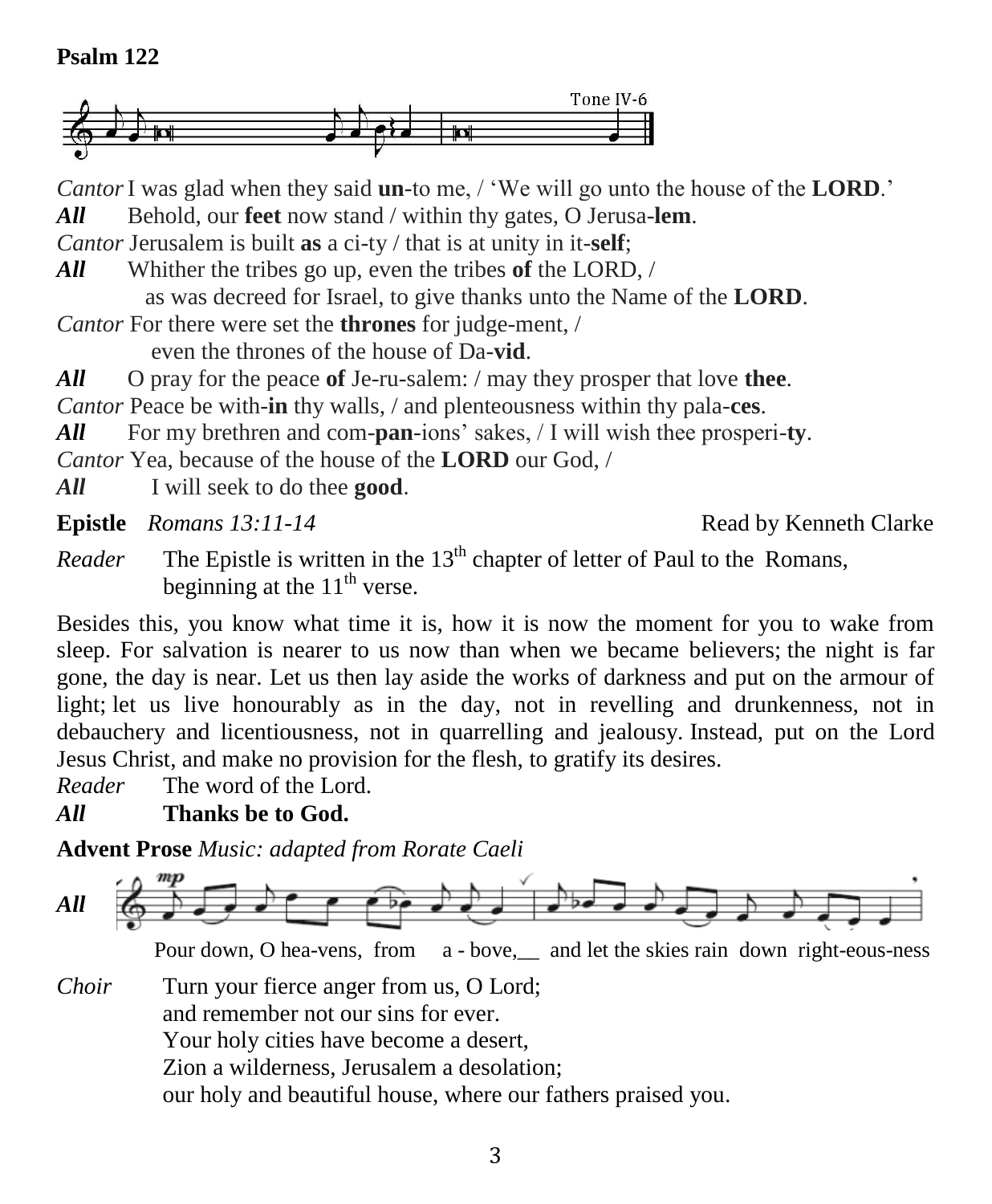#### **The Holy Gospel** *Matthew 24:36-44*

*Gospeller* The Lord be with you.

*All* **And with thy spirit.**

*Gospeller* The Holy Gospel is written in the 24<sup>th</sup> chapter of the Gospel according to St. Matthew, beginning at the  $36<sup>th</sup>$  verse.

## *All* **Glory be to thee, O Lord.**

'But about that day and hour no one knows, neither the angels of heaven, nor the Son, but only the Father. For as the days of Noah were, so will be the coming of the Son of Man. For as in those days before the flood they were eating and drinking, marrying and giving in marriage, until the day Noah entered the ark, and they knew nothing until the flood came and swept them all away, so too will be the coming of the Son of Man. Then two will be in the field; one will be taken and one will be left. Two women will be grinding meal together; one will be taken and one will be left. Keep awake therefore, for you do not know on what day your Lord is coming. But understand this: if the owner of the house had known in what part of the night the thief was coming, he would have stayed awake and would not have let his house be broken into. Therefore you also must be ready, for the Son of Man is coming at an unexpected hour.

*Gospeller* The Gospel of Christ.

#### *All* **Praise be to thee, O Christ.**

*Choir* We have sinned and become like one who is unclean; We have all withered like a leaf. and our iniquities like the wind have swept us away. You have hidden your face from us, and abandoned us to our iniquities.

## *All* **Pour down, O heavens…**

## **Homily**

#### **Nicene Creed**

*Celebrant* I believe in one God,

*All* **the Father almighty, maker of heaven and earth, and of all things visible and invisible; and in one Lord Jesus Christ, the only-begotten Son of God, begotten of the Father before all worlds, God, of God; Light, of Light; very God, of very God; begotten, not made; being of one substance with the Father; through whom all things were made: who for us and for our salvation came down from heaven, and was incarnate by the Holy Ghost of the Virgin Mary, and was made man, and was crucified also for us under**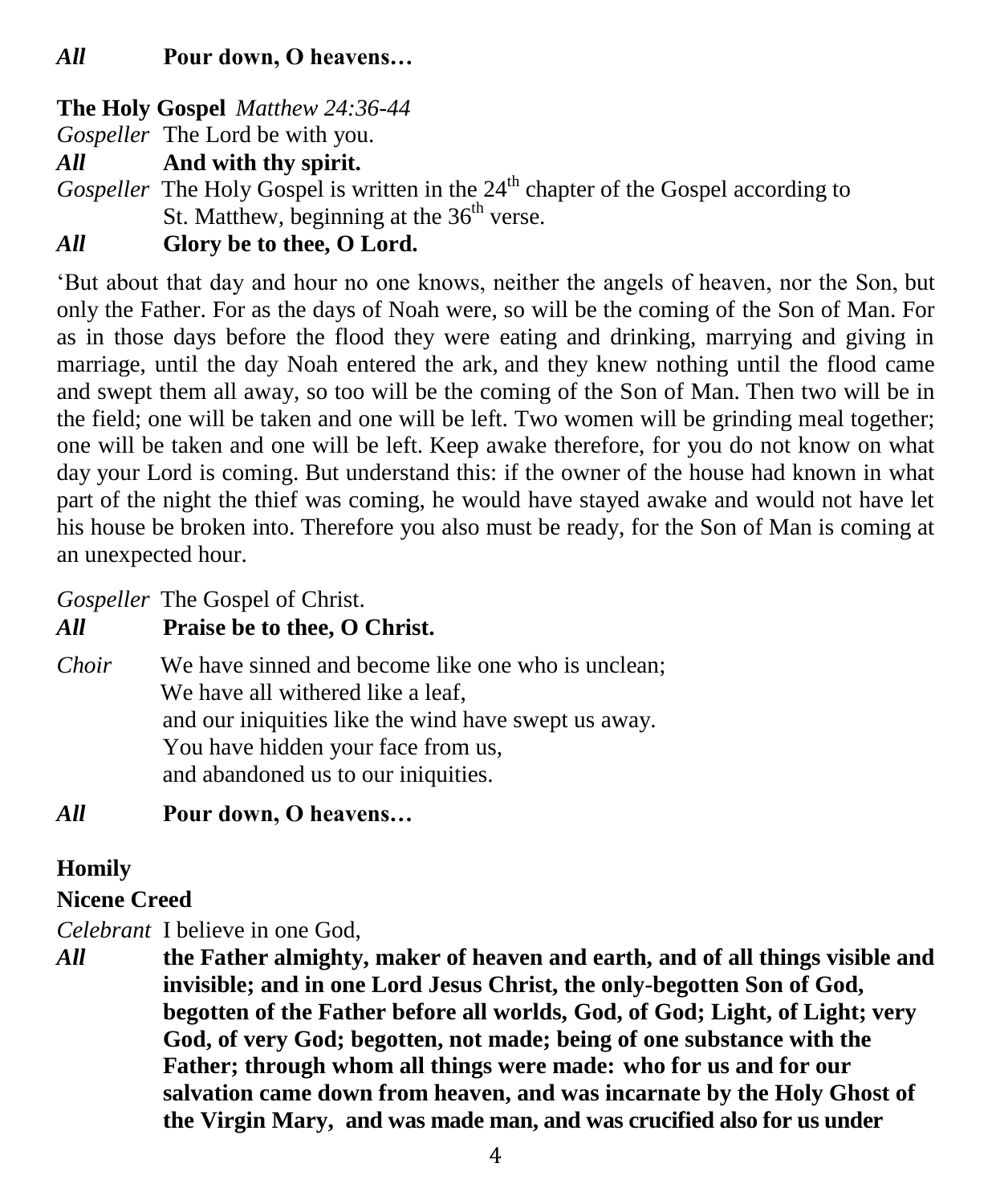**Pontius Pilate. He suffered and was buried, and the third day he rose again, according to the scriptures, and ascended into heaven, and sitteth on the right hand of the Father. And he shall come again with glory to judge both the quick and the dead: whose kingdom shall have no end. And I believe in the Holy Ghost, the Lord, the giver of life, who proceedeth from the Father and the Son, who with the Father and the Son together is worshipped and glorified, who spake by the prophets. And I believe one, holy, catholic, and apostolic Church. I acknowledge one baptism for the remission of sins. And I look for the resurrection of the dead, and the life of the world to come. Amen.**

#### **Confession and Absolution**

*Celebrant* Let us humbly confess our sins to almighty God. *Please kneel, as able. Celebrant* Almighty God,

*All* **Father of our Lord Jesus Christ, maker of all things and judge of all people: we acknowledge and confess our manifold sins and wickedness, which we from time to time most grievously have committed, by thought, word and deed, against thy divine majesty. We do earnestly repent, and are heartily sorry for these our misdoings. Have mercy upon us, most merciful Father; for thy Son our Lord Jesus Christ's sake, forgive us all that is past; and grant that we may ever hereafter serve and please thee in newness of life, to the honour and glory of thy name; through Jesus Christ our Lord. Amen.**

*The Absolution is pronounced.*

#### **The Peace**

*Celebrant* The peace of the Lord be always with you. *All* **And with thy spirit.**

> *We invite you to share a sign of peace with those near you. Please respect the wishes of those who prefer not to shake hands.*

# **Celebration of the Eucharist**

**Offertory Hymn 89** *O Come, O Come Emmanuel* VENI EMMANUEL

*During the hymn collection will be taken. Thank you for supporting our ministry.*

*Celebrant* God of love and power, your word stirs within us the expectation of the coming of your Son. Accept all we offer you this day, and sustain us with your promise of eternal life. We ask this in the name of Jesus Christ our Lord. **Amen.**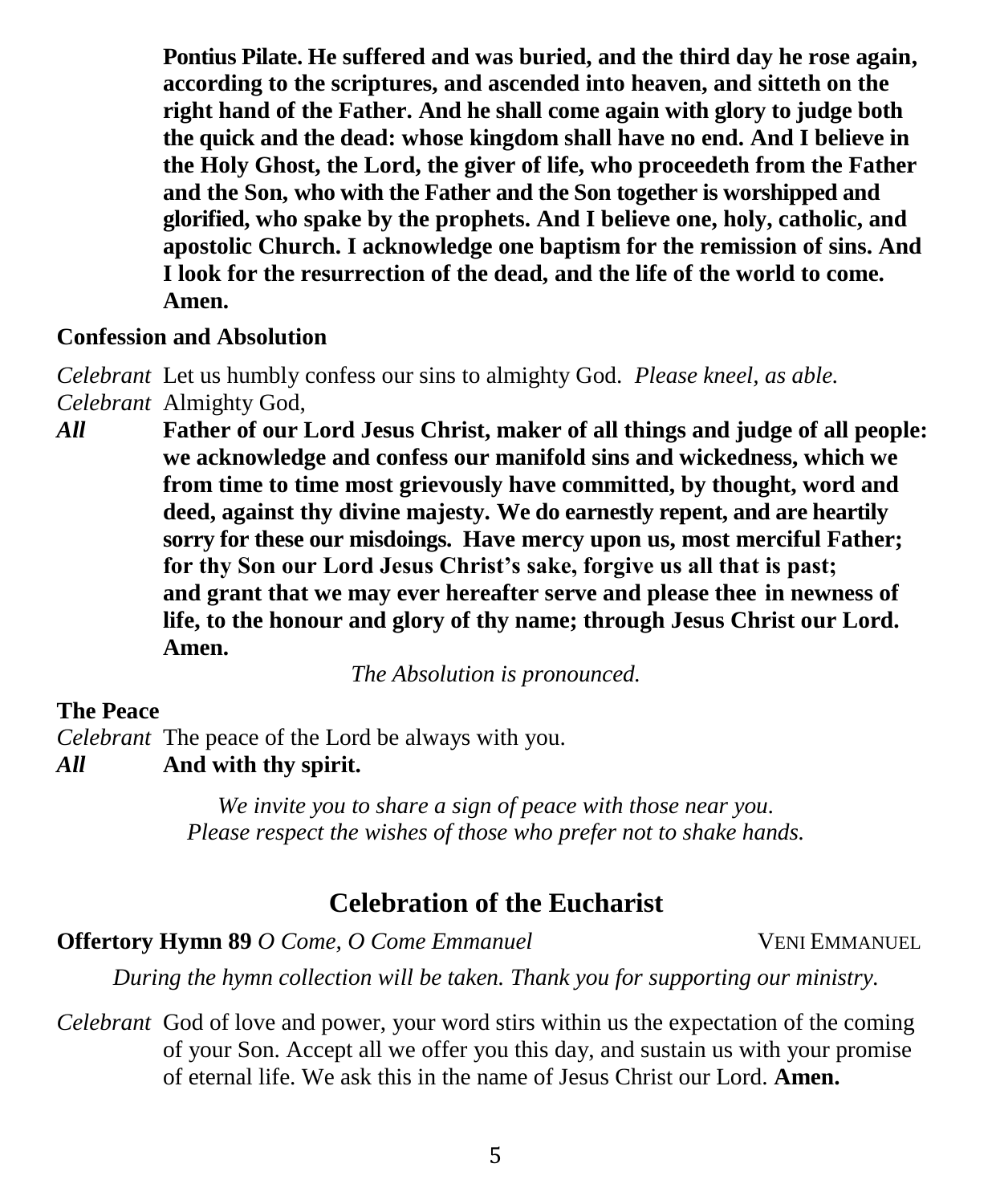#### **Great Thanksgiving –** Hymn Book #682

*Celebrant* The Lord be with you.

*All* **And with thy spirit.**

*Celebrant* Lift up your hearts.

*All* **We lift them up unto the Lord.**

*Celebrant* Let us give thanks unto our Lord God.

*All* **It is meet and right so to do.**

*The Celebrant continues with the proper preface. Then is sung:*

*Choir Holy, holy, holy, Lord God of Hosts, heaven and earth are full of thy glory. Glory be to thee, O Lord most high. Blessed is he that cometh in the name of the Lord: Hosanna in the highest.*

- *Celebrant* Blessing and glory and thanksgiving be unto thee, almighty God, our heavenly Father, who of thy tender mercy didst give thine only Son Jesus Christ to take our nature upon him, and to suffer death upon the cross for our redemption; who made there, by his one oblation of himself once offered, a full, perfect, and sufficient sacrifice, oblation, and satisfaction, for the sins of the whole world; and did institute, and in his holy Gospel command us to continue, a perpetual memorial of that his precious death, until his coming again. Hear us, O merciful Father, we most humbly beseech thee; and grant that we receiving these thy creatures of bread and wine, according to thy Son our Saviour Jesus Christ's holy institution, in remembrance of his death and passion, may be partakers of his most blessed body and blood; who, in the same night that he was betrayed, took bread; and, when he had given thanks, he brake it; and gave it to his disciples, saying, "Take, eat; this is my body which is given for you: do this in remembrance of me." Likewise after supper he took the cup; and when he had given thanks, he gave it to them, saying, "Drink ye all, of this; for this is my blood of the new covenant, which is shed for you and for many for the remission of sins: Do this, as oft as ye shall drink it, in remembrance of me. "Wherefore, O Father, Lord of heaven and earth, we thy humble servants, with all thy holy Church, remembering the precious death of thy beloved Son, his mighty resurrection, and glorious ascension, and looking for his coming again in glory, do make before thee, in this sacrament of the holy bread of eternal life and the cup of everlasting salvation, the memorial which he hath commanded:
- *All* **We praise thee, we bless thee, we thank thee, and we pray to thee, Lord our God.**
- *Celebrant* And we entirely desire thy fatherly goodness mercifully to accept this our sacrifice of praise and thanksgiving, most humbly beseeching thee to grant, that by the merits and death of thy Son Jesus Christ, and through faith in his blood, we and all thy whole Church may obtain remission of our sins, and all other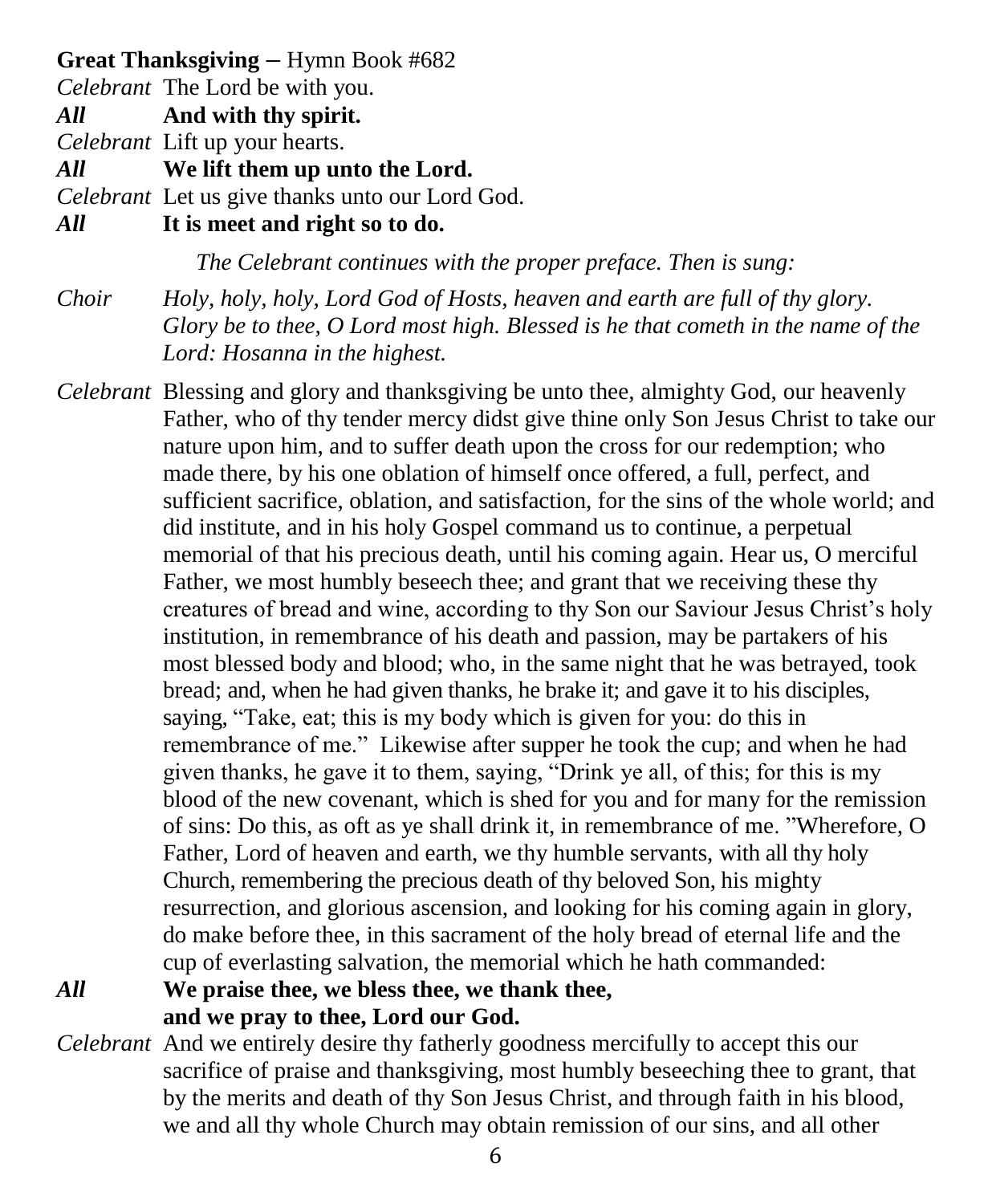benefits of his passion; and we pray that by the power of thy Holy Spirit, all we who are partakers of this holy communion may be fulfilled with thy grace and heavenly benediction; through Jesus Christ our Lord, by whom and with whom, in the unity of the Holy Spirit, all honour and glory be unto thee, O Father Almighty, world without end. **Amen.**

**Lord's Prayer –** *Sung*

### **Breaking of the Bread**

*Celebrant* Christ our Passover is sacrificed for us;

*All* **Happy are those who are called to the supper of the Lamb.**

#### **Agnus Dei** *(Choir)*

*Choir O Lamb of God, that takest away the sin of the world, have mercy upon us. O Lamb of God, that takest away the sin of the world, have mercy upon us. O Lamb of God, that takest away the sin of the world, grant us thy peace.*

# **Holy Communion**

*All baptized Christians are welcome to receive Communion.*

*Please do not dip the consecrated bread into the wine - Drinking from the chalice is considered safe from the point of view of public health. You are also welcome to receive only the bread, if you prefer. Indicate this by holding your arms crossed over your chest as the chalice passes; this is also a way to receive a blessing rather than communion. Gluten-free communion wafers are available.*

**Hymn 95** *O Come, Divine Messiah* VENEZ, DIVIN MESSIE

**Motet** *Jesus Christ the Apple Tree* ELIZABETH POSTON

The tree of life my soul hath seen, laden with fruit, and always green: The trees of nature fruitless be compared with Christ the apple tree. His beauty doth all things excel: by faith I know, but ne'er can tell The glory which I now can see in Jesus Christ the apple tree. For happiness I long have sought, and pleasure dearly I have bought: I missed of all; but now I see 'tis found in Christ the apple tree. I'm weary with my former toil, here I will sit and rest awhile: Under the shadow I will be of Jesus Christ the apple tree. This fruit doth make my soul to thrive, it keeps my dying faith alive; Which makes my soul in haste to be with Jesus Christ the apple tree.